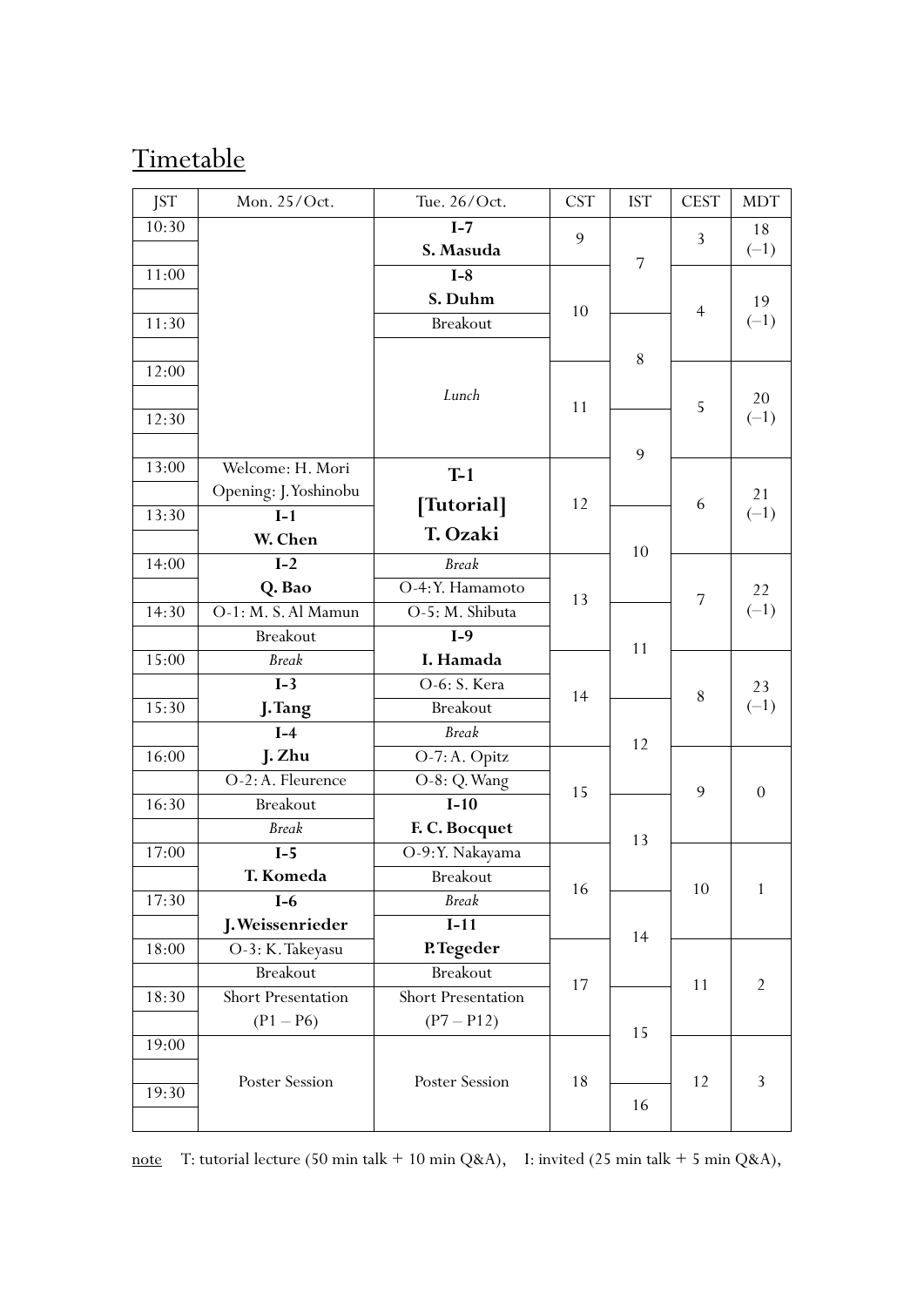#### Timetable (continued)

| <b>JST</b> | Wed. 27/Oct.       | Thu. 28/Oct.       | <b>CST</b> | <b>IST</b>     | <b>CEST</b>    | <b>MDT</b>     |
|------------|--------------------|--------------------|------------|----------------|----------------|----------------|
| 10:30      | $I-12$             | $I-17$             | 9          |                |                | 18             |
|            | S. Park            | J. Guo             |            | $\overline{7}$ | 3              | $(-1)$         |
| 11:00      | $I-13$             | O-16: K. Ozawa     |            |                |                |                |
|            | O.L.A. Monti       | O-17: R. Ugalino   | 10         |                |                | 19             |
| 11:30      | <b>Breakout</b>    | <b>Breakout</b>    |            |                | $\overline{4}$ | $(-1)$         |
|            |                    |                    |            | 8              |                |                |
| 12:00      |                    |                    |            |                |                |                |
|            | Lunch              | Lunch              | 11         |                | 5              | 20             |
| 12:30      |                    |                    |            |                |                | $(-1)$         |
|            |                    |                    |            | 9              |                |                |
| 13:00      | $T-2$              | $T-3$              |            |                |                |                |
| 13:30      | [Tutorial]         | [Tutorial]         | 12         |                | 6              | 21             |
|            | S. Shin            | J.Takeya           |            |                |                | $(-1)$         |
| 14:00      | <b>Break</b>       | <b>Break</b>       |            | 10             |                |                |
|            | O-10: L.T.Ta       | O-18: H. Yoshida   |            |                |                | 22             |
| 14:30      | O-11: S. Tanaka    | O-19: H. Ishii     | 13         |                | 7              | $(-1)$         |
|            | $I-14$             | $I-18$             |            |                |                |                |
| 15:00      | K. Dani            | T. Suzuki          |            | 11             |                |                |
|            | O-12: I. Matsuda   | O-20: M. Horio     |            |                |                | 23             |
| 15:30      | <b>Breakout</b>    | <b>Breakout</b>    | 14         |                | 8              | $(-1)$         |
|            | <b>Break</b>       | <b>Break</b>       |            |                |                |                |
| 16:00      | O-13: R. Wallauer  | $O-21$ : A. Sahu   |            | 12             |                |                |
|            | O-14: T. K. Yamada | O-22: A. Patra     |            |                |                |                |
| 16:30      | $I-15$             | $I-19$             | 15         |                | 9              | $\theta$       |
|            | J. Uhlig           | A. Ishizaki        |            |                |                |                |
| 17:00      | O-15: J. Schnadt   | $I-20$             |            | 13             |                |                |
|            | Breakout           | M. Rossi           |            |                |                |                |
| 17:30      | <b>Break</b>       | <b>Breakout</b>    | 16         |                | 10             | $\mathbf{1}$   |
|            | $I-16$             | Closing            |            |                |                |                |
| 18:00      | T. Fritz           | S. Kera + $\alpha$ |            | 14             |                |                |
|            | <b>Breakout</b>    |                    |            |                |                |                |
| 18:30      | Short Presentation |                    | 17         |                | 11             | $\overline{2}$ |
|            | $(P13 - P18)$      |                    |            |                |                |                |
| 19:00      |                    |                    |            | 15             |                |                |
|            |                    |                    |            |                |                |                |
| 19:30      | Poster Session     |                    | 18         |                | 12             | $\mathfrak{Z}$ |
|            |                    |                    |            | 16             |                |                |

O: contributed oral (10 min talk + 5 min Q&A), P: poster (60 min + 5 min short oral presentation)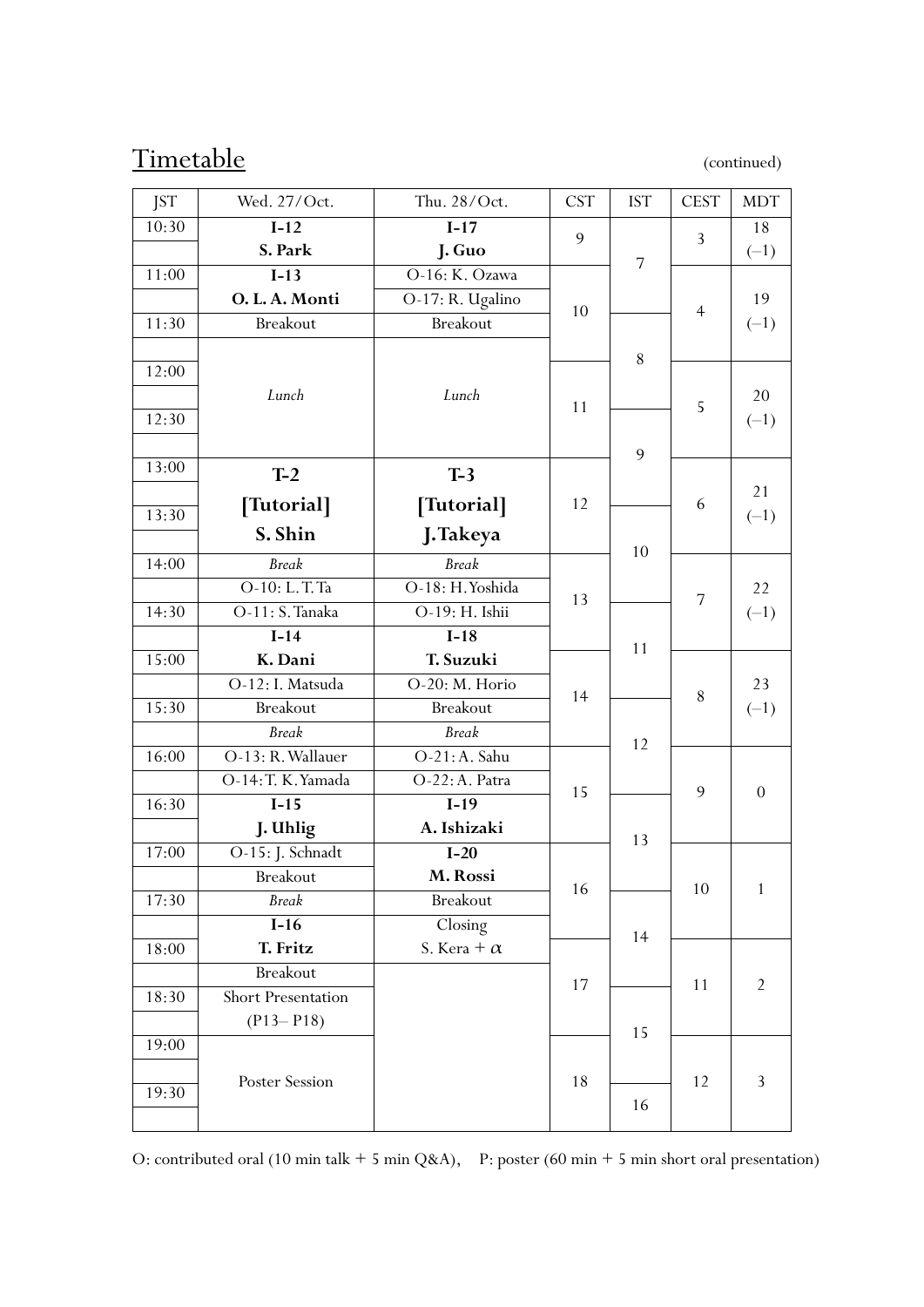## Monday, 25/Oct./2021

| 13:00 |       | Welcome (Hatsumi Mori, Director of ISSP, Univ. Tokyo)                                                                                                                                              |
|-------|-------|----------------------------------------------------------------------------------------------------------------------------------------------------------------------------------------------------|
| 13:05 |       | Opening Remarks (Jun Yoshinobu, Chair of ASOMEA-X)                                                                                                                                                 |
|       |       | Chair: Jianxin Tang (Soochow Univ.)                                                                                                                                                                |
| 13:30 | $I-1$ | Wei Chen, National University of Singapore, Singapore<br>"Interface Engineering Enabled Ohmic Contacts for 2D Materials"                                                                           |
| 14:00 | $I-2$ | Qinye Bao, East China Normal University, China<br>"Interface Energetics in Perovskite Solar Cells"                                                                                                 |
| 14:30 | $O-1$ | Muhammad Shamim Al Mamun, Tohoku University, Japan<br>"UV/Thermally Induced Isomerization of Nitro-spiropyran on MoS <sub>2</sub> Lattice<br>Observed by MoS <sub>2</sub> Field Effect Transistor" |
| 14:45 |       | <b>Breakout Room Session</b>                                                                                                                                                                       |
| 15:00 |       | <b>Break</b>                                                                                                                                                                                       |
|       |       | Chair: Qinye Bao (East China Normal Univ.)                                                                                                                                                         |
| 15:15 | $I-3$ | Jianxin Tang, Soochow University, China<br>"Interfacial "Anchoring Effect" Enables Efficient Blue Perovskite LEDs"                                                                                 |
| 15:45 | $I-4$ | Junfa Zhu, University of Science and Technology of China, China<br>"In-situ Investigations of Metal Electrodes/Perovskite Interfacial Structures"                                                  |
| 16:15 | $O-2$ | Antoine Fleurence, Japan Advanced Institute of Science and Technology, Japan<br>"Band Engineering in an Epitaxial Two-dimensional Honeycomb $\text{Si}_{6-x}\text{Ge}_{x}\text{Alloy}$ "           |
| 16:30 |       | <b>Breakout Room Session</b>                                                                                                                                                                       |
| 16:45 |       | <b>Break</b>                                                                                                                                                                                       |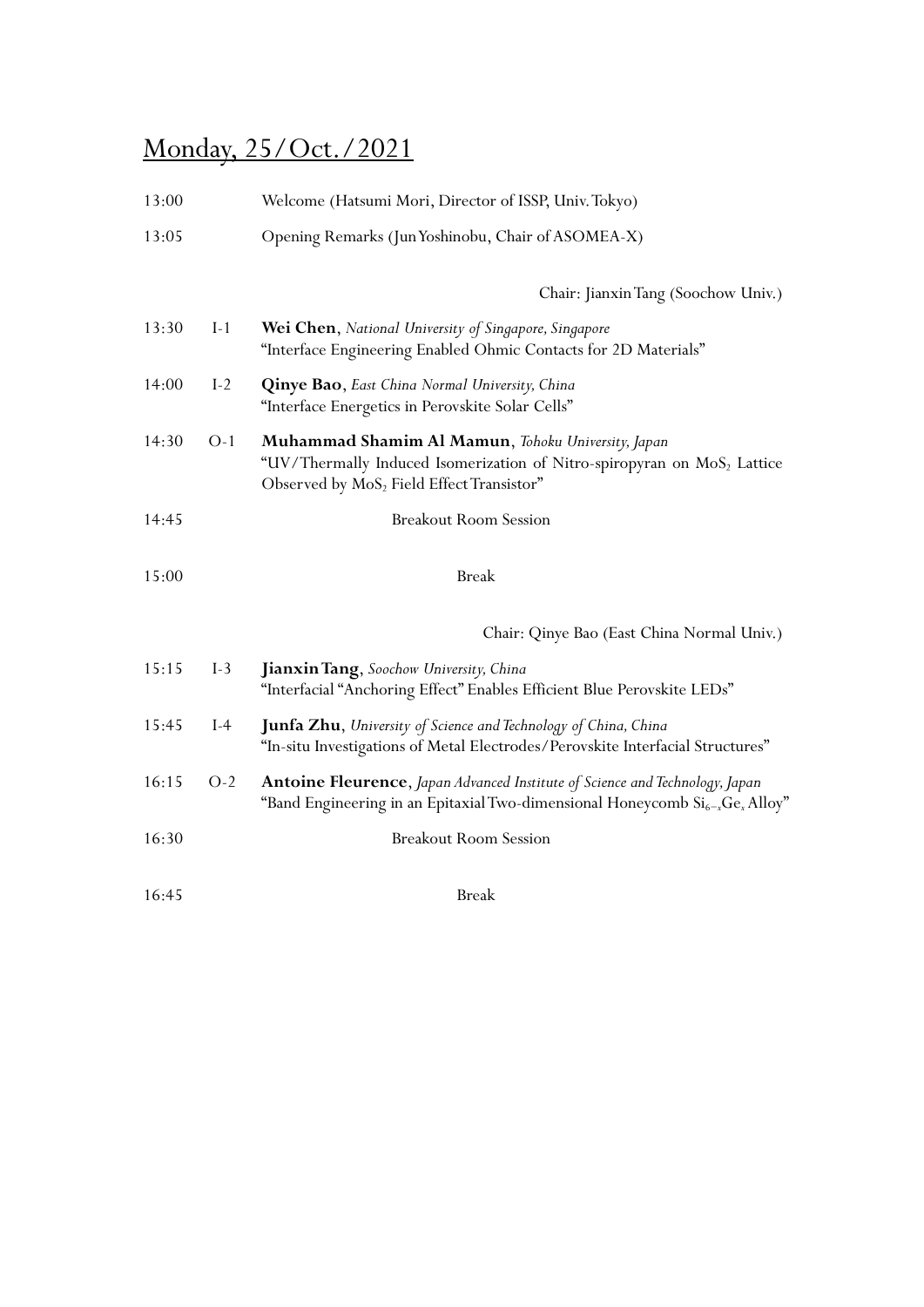### Monday, 25/Oct./2021 (continued)

Chair: Ryuichi Arafune (NIMS)

| 17:00 | $I-5$ | Tadahiro Komeda, Tohoku University, Japan                                                  |       | "Spin State of Single Molecule Magnet Adsorbed on Superconducting NbSe <sub>2</sub> |
|-------|-------|--------------------------------------------------------------------------------------------|-------|-------------------------------------------------------------------------------------|
|       |       | Surface Using Scanning Tunneling Microscopy"                                               |       |                                                                                     |
| 17:30 | I-6   | Jonas Weissenrieder, Royal Institute of Technology, Stockholm, Sweden<br>and $Cu2O(100)$ " |       | "Synthesis and Reactivity of a Model Catalyst: Isolated $Fe1O3$ Sites on Pt(111)    |
| 18:00 | $O-3$ | Kotaro Takeyasu, University of Tsukuba, Japan<br>Reaction on Carbon Electrocatalysts"      |       | "Role of Pyridinic Nitrogen in the Mechanism of the Oxygen Reduction                |
| 18:15 |       | <b>Breakout Room Session</b>                                                               |       |                                                                                     |
|       |       |                                                                                            |       | Chair: Hiroyuki Yoshida (Chiba Univ.)                                               |
| 18:30 |       | Poster Short Presentation                                                                  |       |                                                                                     |
|       |       | Yoshihisa Harada<br>$P-1$                                                                  | $P-4$ | Kaishu Kawaguchi                                                                    |
|       |       | Tsuyoshi Takaoka<br>$P-2$                                                                  | $P-5$ | Xiaoni Zhang                                                                        |
|       |       | Younghyun Choi<br>$P-3$                                                                    | P-6   | Fumihiko Ozaki                                                                      |
| 19:00 |       | Online Poster Session (~20:00)                                                             |       |                                                                                     |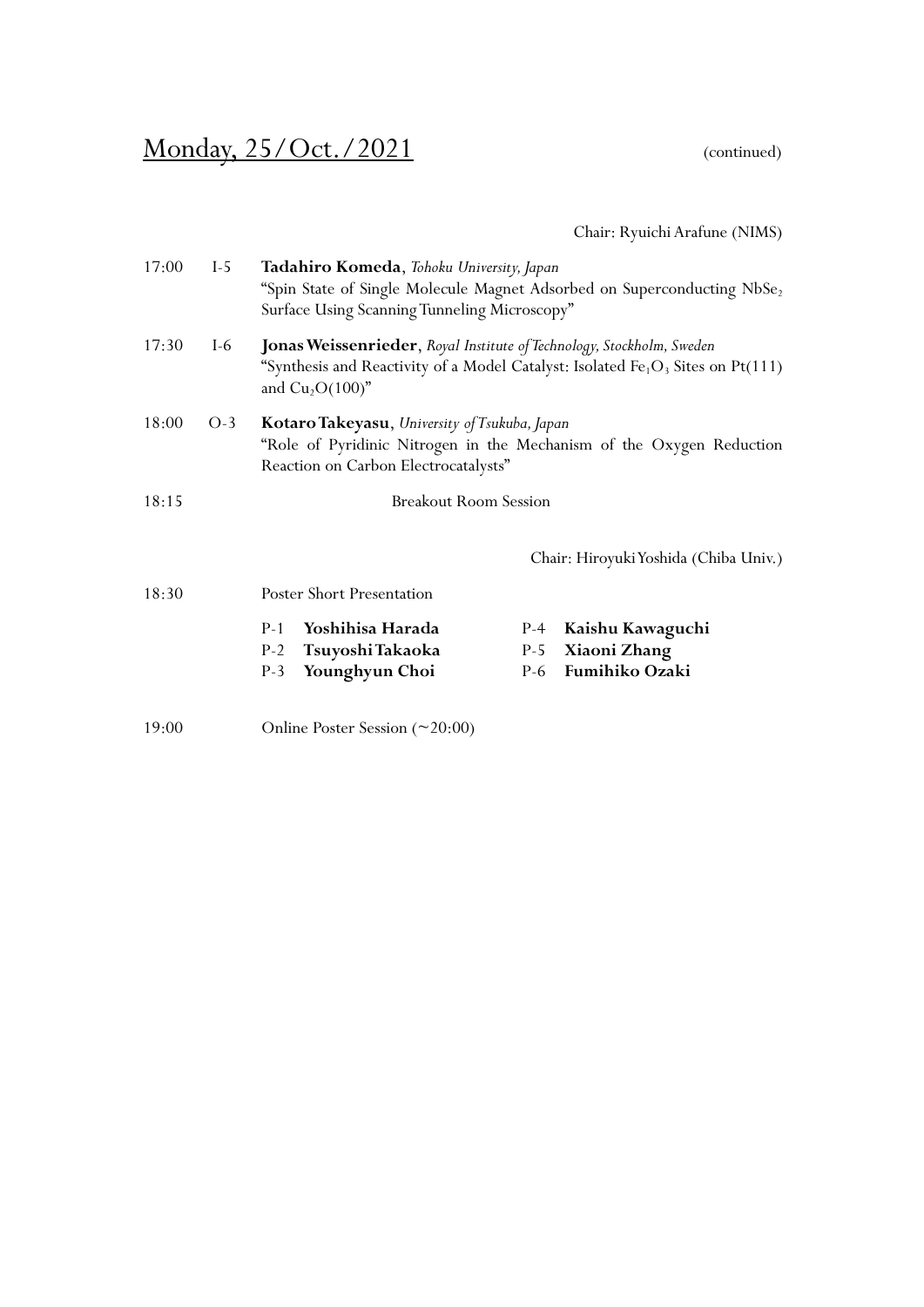# Tuesday, 26/Oct./2021

| Chair: Ikutaro Hamada (Osaka Univ.) |  |
|-------------------------------------|--|
|                                     |  |

| 10:30 | $I-7$ | Shigeru Masuda, The University of Tokyo, Japan<br>"Electronic States at Organic-metal Interface Studied by MAES, UPS, and DFT<br>Calculation"                                                                 |
|-------|-------|---------------------------------------------------------------------------------------------------------------------------------------------------------------------------------------------------------------|
| 11:00 | $I-8$ | Steffen Duhm, Soochow University, China<br>"Photoelectron Spectroscopy Reveals Inversion Layers in Hybrid Organic-<br>Silicon Heterojunctions"                                                                |
| 11:30 |       | <b>Breakout Room Session</b>                                                                                                                                                                                  |
| 11:45 |       | Lunch                                                                                                                                                                                                         |
|       |       | Chair: Jun Yoshinobu (ISSP, Univ. Tokyo)                                                                                                                                                                      |
| 13:00 | $T-1$ | Taisuke Ozaki, The University of Tokyo, Japan<br><b>[Tutorial Lecture]</b> "Theory of Core-level Photoelectron Spectroscopy"                                                                                  |
| 14:00 |       | <b>Break</b>                                                                                                                                                                                                  |
|       |       | Chair: Steffen Duhm (Soochow Univ.)                                                                                                                                                                           |
| 14:15 | $O-4$ | Yuji Hamamoto, Osaka University, Japan<br>"Hybrid Image Potential States in Lead Phthalocyanine on Graphene"                                                                                                  |
| 14:30 | $O-5$ | <b>Masahiro Shibuta</b> , Osaka City University, Japan<br>"Confined Hot Electron Relaxation at the Molecular Heterointerface of the<br>Size-Selected Plasmonic Noble Metal Nanocluster and Layered $C_{60}$ " |
| 14:45 | $I-9$ | Ikutaro Hamada, Osaka University, Japan<br>"Toward Accurate Description of Organic Semiconductors and Organic/Metal<br>Interfaces from First Principles"                                                      |
| 15:15 | $O-6$ | Satoshi Kera, Institute for Molecular Science, NINS, Japan<br>"Energy Band Dispersion Modified by Phonon and Vibronic Couplings"                                                                              |
| 15:30 |       | <b>Breakout Room Session</b>                                                                                                                                                                                  |
| 15:45 |       | <b>Break</b>                                                                                                                                                                                                  |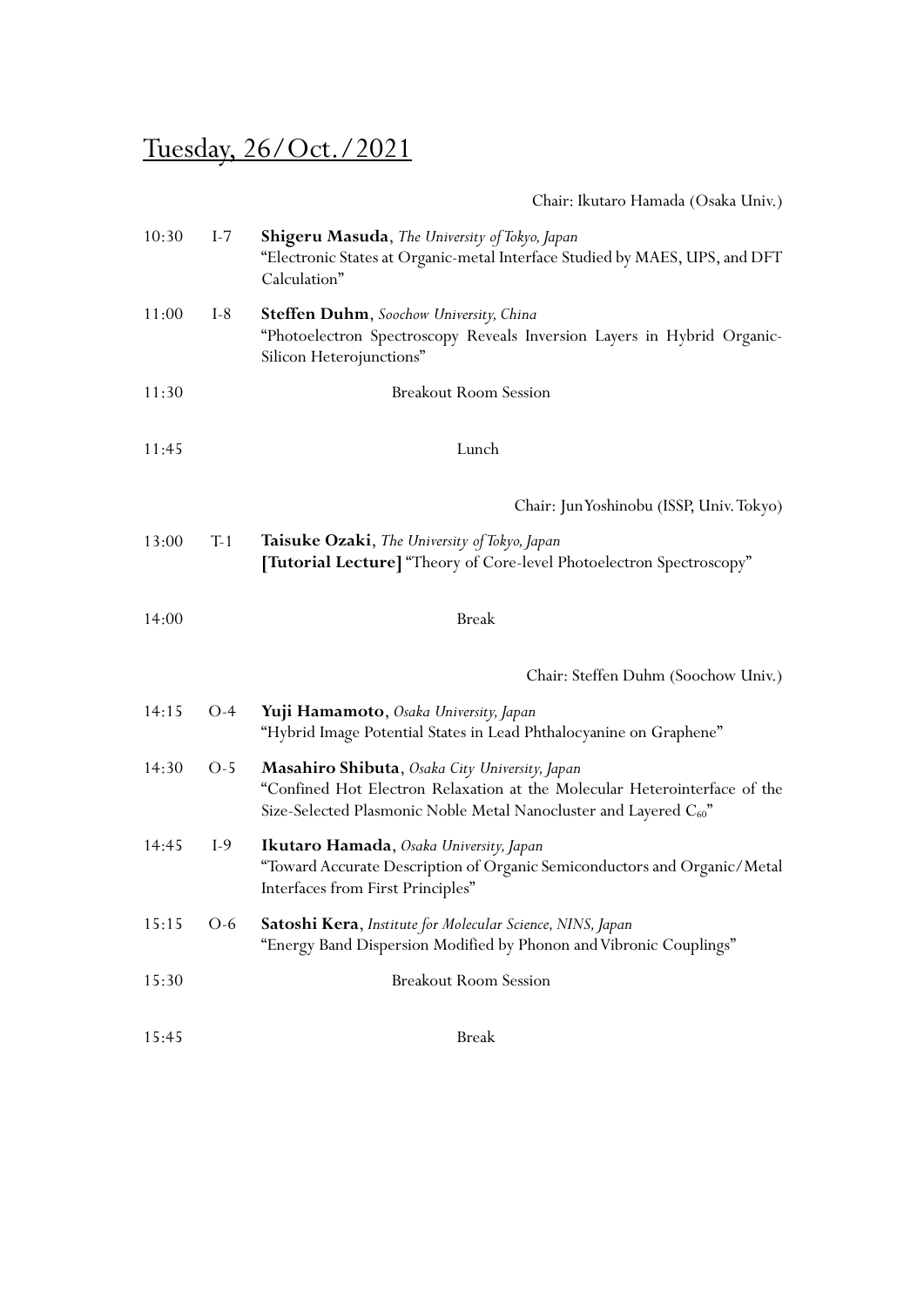## Tuesday, 26/Oct./2021 (continued)

Chair: Kouki Akaike (AIST)

| 16:00 | $O-7$  | Andreas Opitz, Humboldt-Universität zu Berlin, Germany<br>"Fermi Level Pinned Molecular Donor/Acceptor Junctions: Reduction of<br>Induced Carrier Density by Interfacial Charge Transfer Complexes"         |        |                                          |
|-------|--------|-------------------------------------------------------------------------------------------------------------------------------------------------------------------------------------------------------------|--------|------------------------------------------|
| 16:15 | $O-8$  | <b>Qi Wang</b> , Soochow University, China<br>"Studies of Organic Heterostructures on Coinage Metal Substrates"                                                                                             |        |                                          |
| 16:30 | $I-10$ | François C. Bocquet, Forschungszentrum Jülich GmbH, Germany<br>"Insights into the Collective Electronic Losses at Surfaces with Momentum<br>Resolution"                                                     |        |                                          |
| 17:00 | $O-9$  | <b>Yasuo Nakayama</b> , Tokyo University of Science, Japan<br>"Exciton Energy-momentum Dispersion in the Single Crystal Pentacene<br>Probed by Low-energy Angle-resolved Electron Energy-loss Spectroscopy" |        |                                          |
| 17:15 |        | <b>Breakout Room Session</b>                                                                                                                                                                                |        |                                          |
| 17:30 |        | <b>Break</b>                                                                                                                                                                                                |        |                                          |
|       |        |                                                                                                                                                                                                             |        | Chair: Yasuo Nakayama (Tokyo Univ. Sci.) |
| 17:45 | $I-11$ | Petra Tegeder, Ruprecht-Karls-Universität Heidelberg, Germany<br>"Electronic Properties of Interfaces with N-Heteropolycyclic Molecules"                                                                    |        |                                          |
| 18:15 |        | <b>Breakout Room Session</b>                                                                                                                                                                                |        |                                          |
|       |        |                                                                                                                                                                                                             |        | Chair: Yoichi Yamada (Univ. Tsukuba)     |
| 18:30 |        | Poster Short Presentation                                                                                                                                                                                   |        |                                          |
|       |        | $P-7$<br>Takashi Yamada                                                                                                                                                                                     | $P-10$ | Syed A. Ab Rahman                        |
|       |        | $P-8$<br>Yuri Hasegawa                                                                                                                                                                                      | $P-11$ | Masato Iwasawa                           |
|       |        | $P-9$<br>Haruki Sato                                                                                                                                                                                        | $P-12$ | Yuki Gunjo                               |
| 19:00 |        | Online Poster Session $(\sim 20:00)$                                                                                                                                                                        |        |                                          |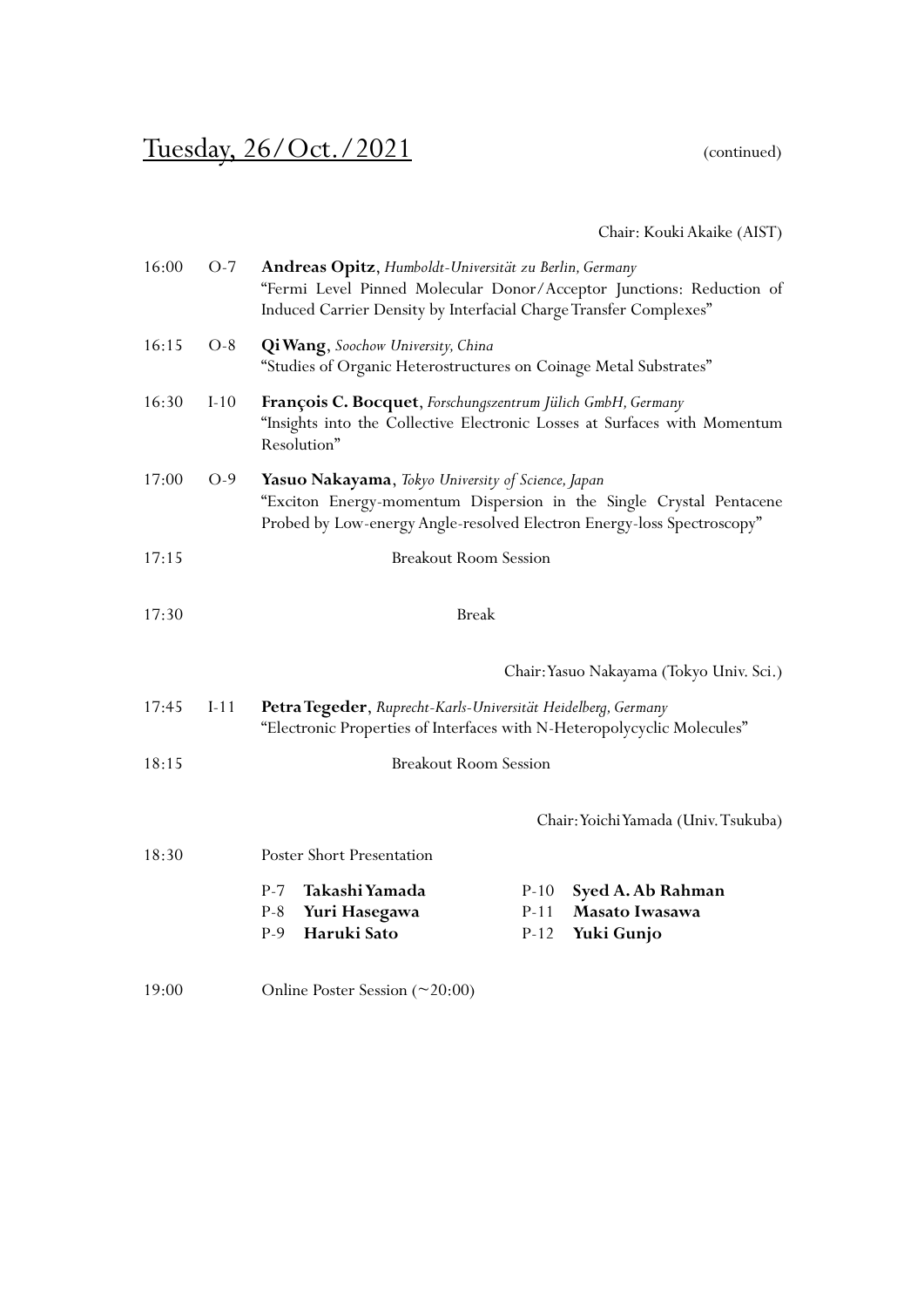## Wednesday, 27/Oct./2021

Chair: Keshav Dani (OIST)

| 10:30 | $I-12$ | Soohyung Park, Korea Institute of Science and Technology, Republic of Korea<br>"Study on the Electronic Structure of van der Waals Heterointerfaces:<br>2D Semiconductor with Functional Organic Molecules" |
|-------|--------|-------------------------------------------------------------------------------------------------------------------------------------------------------------------------------------------------------------|
| 11:00 | $I-13$ | <b>Oliver L. A. Monti</b> , University of Arizona, USA<br>"Tailoring the Optical and Electronic Response in 2D Materials"                                                                                   |
| 11:30 |        | <b>Breakout Room Session</b>                                                                                                                                                                                |
| 11:45 |        | Lunch                                                                                                                                                                                                       |
|       |        | Chair: Kozo Okazaki (ISSP, Univ. Tokyo)                                                                                                                                                                     |
| 13:00 | $T-2$  | <b>Shik Shin,</b> The University of Tokyo, Japan<br>[Tutorial Lecture] "Ultrahigh Resolution Laser Photoelectron Spectroscopy"                                                                              |
| 14:00 |        | <b>Break</b>                                                                                                                                                                                                |
|       |        | Chair: Takeshi Kondo (ISSP, Univ. Tokyo)                                                                                                                                                                    |
| 14:15 | $O-10$ | Luong Thi Ta, Osaka University, Japan<br>"Adsorption of Toxic Gases on Borophene: Surface Deformation Links to<br>Chemisorptions"                                                                           |
| 14:30 | $O-11$ | <b>Shunshuke Tanaka</b> , ISSP, The University of Tokyo, Japan<br>"Multipole Plasmon Excitation at a Multilayer Structure of Cs/graphene/Cs<br>on $Ir(111)$ "                                               |
| 14:45 | $I-14$ | Keshav Dani, Okinawa Institute of Science & Technology Graduate University, Japan<br>"Imaging Excitonic States with Time-resolved Photoemission in 2D<br>Semiconductor Heterostructures"                    |
|       |        | 15:15 O-12 Iwao Matsuda, ISSP, The University of Tokyo, Japan<br>"Environmental Effects in Layer-dependent Dynamics of Dirac Fermions in<br>Quasi-crystalline Bilayer Graphene"                             |
| 15:30 |        | <b>Breakout Room Session</b>                                                                                                                                                                                |
| 15:45 |        | <b>Break</b>                                                                                                                                                                                                |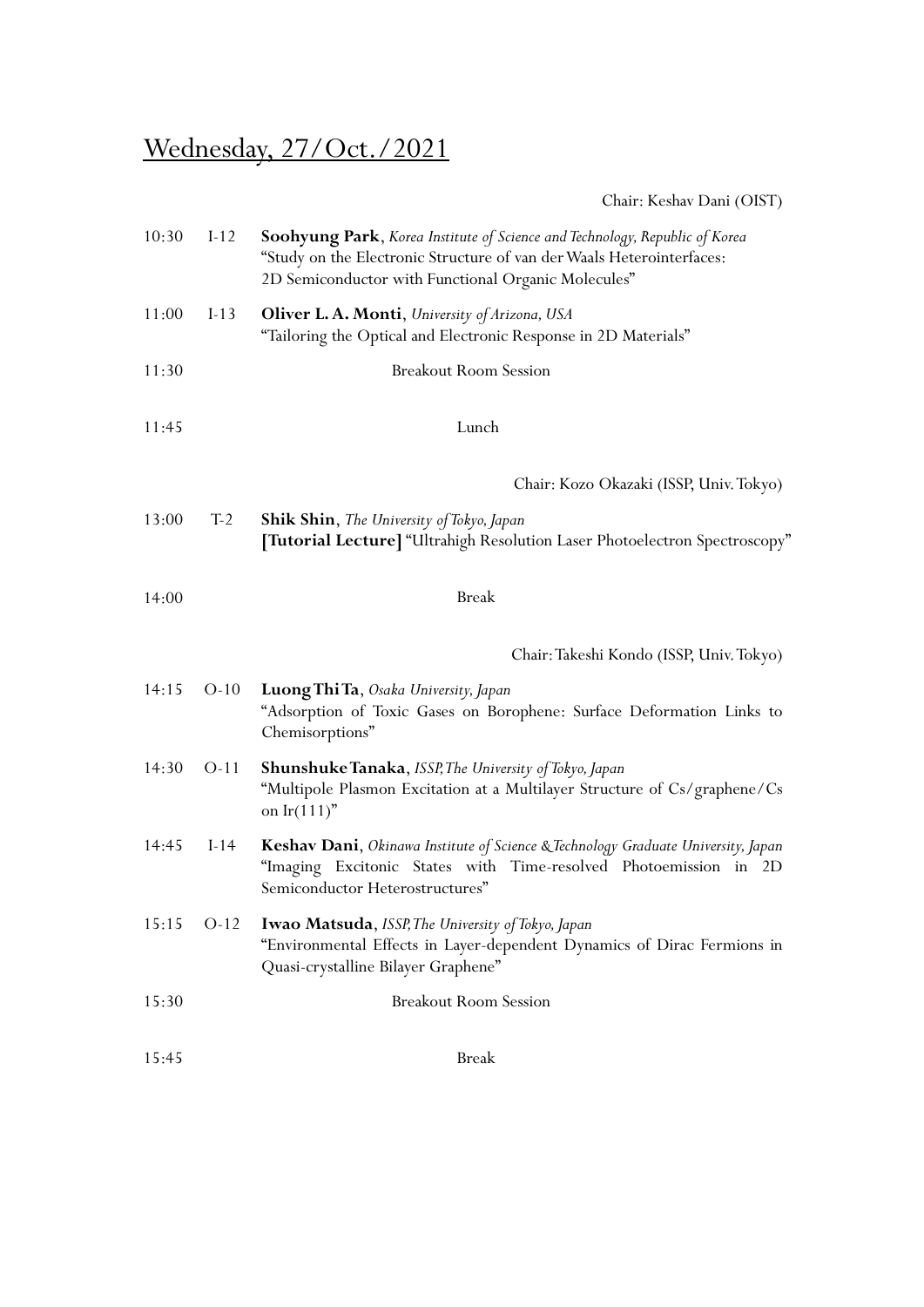# Wednesday, 27/Oct./2021 (continued)

Chair: Kenichi Ozawa (TIT)

| 16:00 | $O-13$ | Robert Wallauer, Philipps-Universität Marburg, Germany<br>"Tracing Orbital Images at Surfaces and Interfaces on Ultrafast Time Scales by<br>Photoemission Tomography"     |
|-------|--------|---------------------------------------------------------------------------------------------------------------------------------------------------------------------------|
| 16:15 | $O-14$ | Toyo Kazu Yamada, Chiba University, Japan<br>"On-surface Construction of Host-guest Molecular System: Absorption of<br>Guest Atom / Molecule on Host Crown Ether Array"   |
| 16:30 | $I-15$ | Jens Uhlig, Lund University, Sweden<br>"Resolving Dynamics in Real World Complexes with Rime-resolved X-ray<br>Spectroscopy"                                              |
| 17:00 | $O-15$ | Joachim Schnadt, Lund University, Sweden<br>"Beyond the Ligand Exchange Model: Time-Resolved APXPS Studies of the<br>Atomic Layer Deposition of HfO <sub>2</sub> on InAs" |
| 17:15 |        | <b>Breakout Room Session</b>                                                                                                                                              |
| 17:30 |        | <b>Break</b>                                                                                                                                                              |
|       |        | Chair: Soohyung Park (KIST)                                                                                                                                               |
| 17:45 | $I-16$ | Torsten Fritz, Friedrich-Schiller-Universität Jena, Germany<br>"Aromatic Molecules Decoupled from Metals via Modern 2D Materials beyond<br>Graphene"                      |
| 18:15 |        | <b>Breakout Room Session</b>                                                                                                                                              |
|       |        | Chair: Yasuo Nakayama (Tokyo Univ. Sci.)                                                                                                                                  |
| 18:30 |        | Poster Short Presentation                                                                                                                                                 |
|       |        | $P-13$<br>Noriyuki Tsukahara<br>$P-16$<br>Ryohei Tsuruta<br>Yoichi Yamada<br>$P-14$<br>$P-17$<br>Gota Endo<br>$P-15$<br>$P-18$<br>Hiroshi Okuyama<br>Taiyo Nakanishi      |
| 19:00 |        | Online Poster Session $(\sim 20:00)$                                                                                                                                      |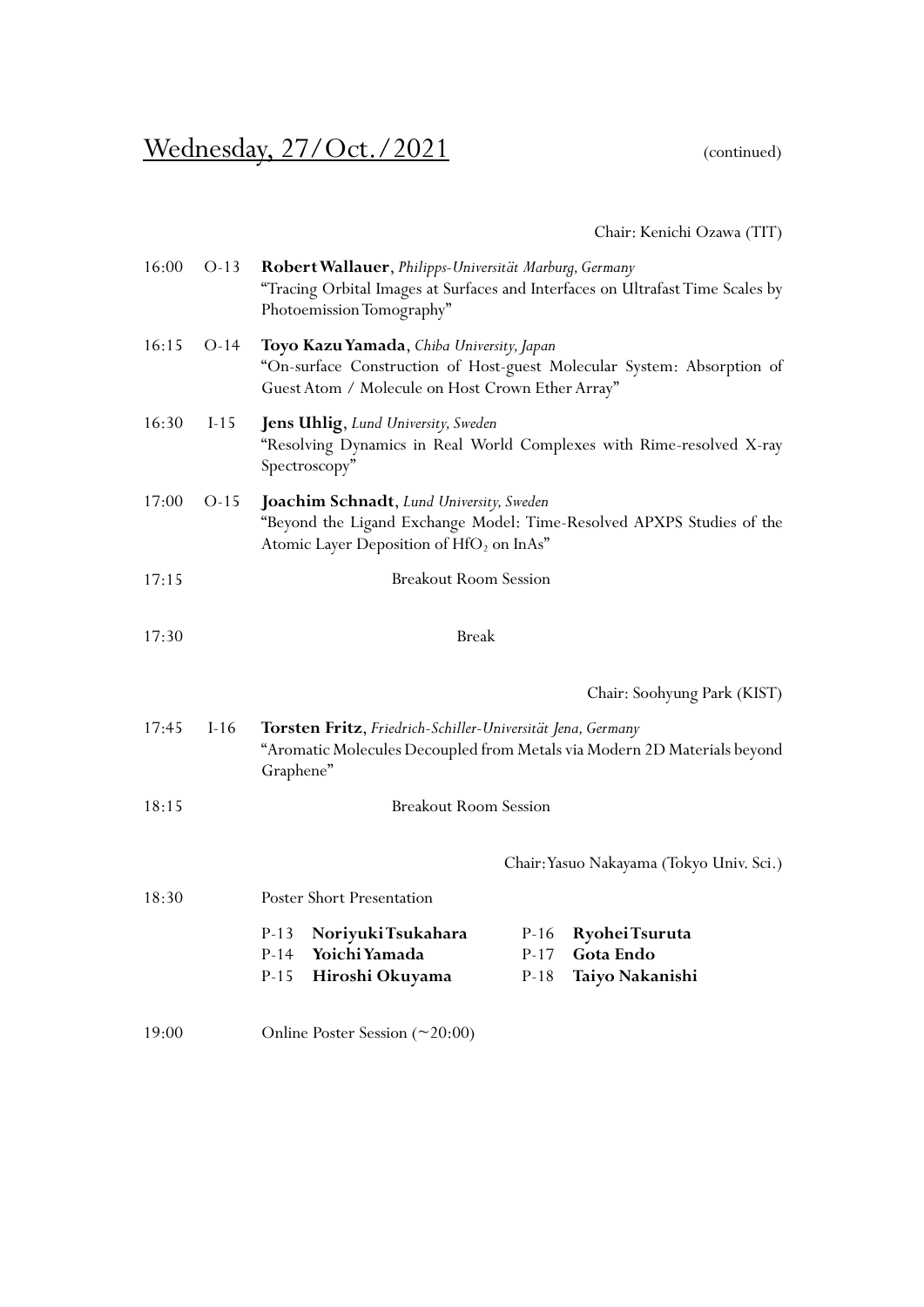# Thursday, 28/Oct./2021

Chair: Yoshihisa Harada (ISSP, Univ.Tokyo)

| 10:30 | $I-17$ | Jinghua Guo, Advanced Light Source, Lawrence Berkeley National Laboratory, USA<br>"In-situ/Operando Soft X-ray Spectroscopy Study Charge Transfer and<br>Structural Formation of Electrochemical Interfaces" |
|-------|--------|--------------------------------------------------------------------------------------------------------------------------------------------------------------------------------------------------------------|
| 11:00 | $O-16$ | Kenichi Ozawa, Tokyo Institute of Technology, Japan<br>"Time-resolved XPS Study of the Effect of Stacking Order on Exciton<br>Dissociation in a Bilayer Photovoltaic System"                                 |
| 11:15 | $O-17$ | Ralph Ugalino, ISSP, The University of Tokyo, Japan<br>"Electronic Signature of a "Breathing" Transition in a Metal-organic Framework<br>by Resonant Inelastic X-ray Scattering (RIXS)"                      |
| 11:30 |        | <b>Breakout Room Session</b>                                                                                                                                                                                 |
| 11:45 |        | Lunch                                                                                                                                                                                                        |
|       |        | Chair: Satoshi Kera (IMS)                                                                                                                                                                                    |
| 13:00 | $T-3$  | <b>Jun Takeya</b> , The University of Tokyo, Japan<br>[Tutorial Lecture] "Present Status and Future of Organic Device"                                                                                       |
| 14:00 |        | <b>Break</b>                                                                                                                                                                                                 |
|       |        | Chair: Akihito Ishizaki (IMS)                                                                                                                                                                                |
| 14:15 | $O-18$ | Hiroyuki Yoshida, Chiba University, Japan<br>"Energy Band Structure of the Lowest Unoccupied Molecular Orbital and<br>Polaron Formation in High-Mobility Organic Semiconductors"                             |
| 14:30 | $O-19$ | Hiroyuki Ishii, University of Tsukuba, Japan<br>"Impact of Small Polaron with Low-Frequency Molecular Vibration on<br>Electron Mobility of Organic Semiconductors"                                           |
| 14:45 | $I-18$ | Takeshi Suzuki, ISSP, The University of Tokyo, Japan<br>"Time- and Angle-resolved Photoemission Study on Quantum Materials"                                                                                  |
| 15:15 | $O-20$ | Masafumi Horio, The University of Tokyo, Japan<br>"Surface-doping Induced Mott Breakdown in Ca <sub>2</sub> RuO <sub>4</sub> "                                                                               |
| 15:30 |        | <b>Breakout Room Session</b>                                                                                                                                                                                 |
| 15:45 |        | <b>Break</b>                                                                                                                                                                                                 |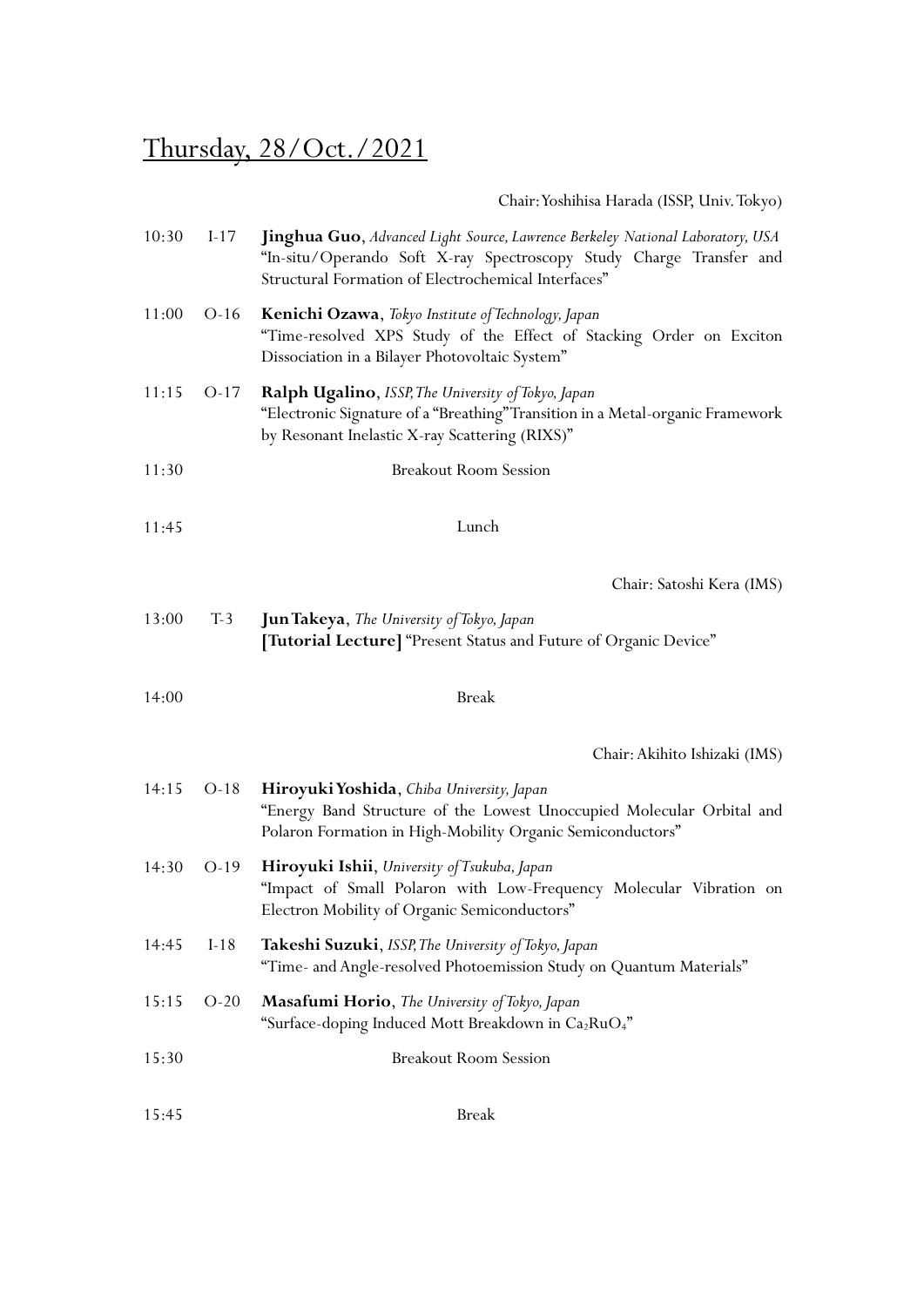#### Thursday,  $28/Oct.$  / 2021 (continued)

Chair: Takeshi Suzuki (ISSP, Univ.Tokyo)

| 16:00 | $O-21$ | Arundhati Sahu, National Institute of Science and Technology, Berhampur, India<br>"Exploring Effective Surface Passivation of CdS QD's with Gallic Acid: from<br>Green Synthesis to Highly Fluorescent Molecular Probe" |
|-------|--------|-------------------------------------------------------------------------------------------------------------------------------------------------------------------------------------------------------------------------|
| 16:15 | $O-22$ | Asutosh Patra, Berhampur University, India<br>"Charge Transfer Interaction of Citric Acid Passivated CdS QD's with Natural<br>Dyes Under Visible Light Irradiation"                                                     |
| 16:30 | $I-19$ | Akihito Ishizaki, Institute for Molecular Science, NINS, Japan<br>"Investigating Excited-state Dynamics in Molecules with Quantum Light"                                                                                |
| 17:00 | $I-20$ | Mariana Rossi, MPSD, Max-Planck-Gesellschaft, Germany<br>"Unraveling Structural and Dynamical Properties of (Quantum) Nuclei in<br>Diverse Materials"                                                                   |
| 17:30 |        | <b>Breakout Room Session</b>                                                                                                                                                                                            |
| 17:45 |        | Closing Remarks (Satoshi Kera, International Advisory Board)                                                                                                                                                            |